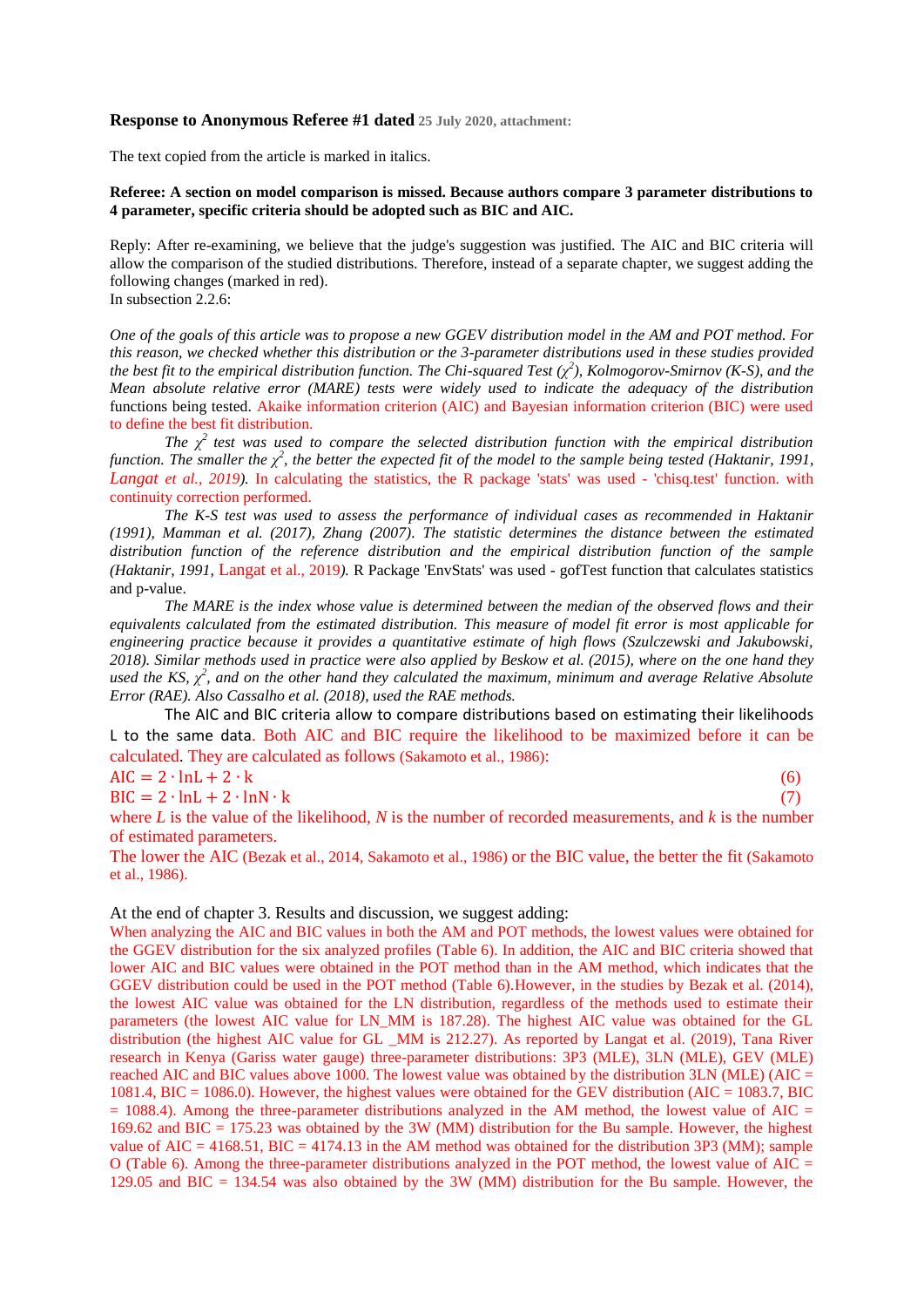highest value of AIC = 725.93, BIC = 731.95 in the POT method was obtained for the GEV distribution (MLE); MPSW sample (Table 6).

| Table 6. Goodness-of-fit information criterion |
|------------------------------------------------|
|------------------------------------------------|

| <b>Samples</b>            | AIC,<br>BIC | <b>3P3</b><br>(MM) | <b>3P3</b><br>(MLE) | 3LN<br>(MLE) | 3LN<br>(MM) | 3LN<br>(MMM) | 3W<br>(MLE) | 3W<br>(MM) | 3W<br>(MMM) | <b>GEV</b><br>(MLE) | <b>GEV</b><br>(PWM) | <b>GGEV</b><br>(MCMC) |
|---------------------------|-------------|--------------------|---------------------|--------------|-------------|--------------|-------------|------------|-------------|---------------------|---------------------|-----------------------|
| AM                        |             |                    |                     |              |             |              |             |            |             |                     |                     |                       |
| <b>BB</b>                 | <b>AIC</b>  | 718.64             | 615.78              | 842.95       | 980.02      | 865.14       | 702.10      | 402.59     | 706.43      | 705.44              | 708.56              | 359.33                |
|                           | <b>BIC</b>  | 725.30             | 622.44              | 849.61       | 986.68      | 871.80       | 708.75      | 409.25     | 713.09      | 712.10              | 715.22              | 374.49                |
| Bu                        | <b>AIC</b>  | 767.27             | 338.30              | 184.63       | 413.95      | 512.36       | 250.80      | 169.62     | 251.46      | 438.52              | 441.13              | 131.63                |
|                           | <b>BIC</b>  | 772.88             | 343.91              | 190.25       | 419.57      | 517.97       | 256.42      | 175.23     | 257.07      | 444.14              | 446.74              | 144.70                |
| <b>MPSW</b>               | <b>AIC</b>  | 660.87             | 550.69              | 871.79       | 897.79      | 863.54       | 655.14      | 416.27     | 658.32      | 1140.73             | 1142.65             | 324.68                |
|                           | <b>BIC</b>  | 667.53             | 556.24              | 878.44       | 904.45      | 870.19       | 661.80      | 422.93     | 664.97      | 1147.39             | 1149.30             | 339.84                |
| <b>MPT</b>                | <b>AIC</b>  | 476.43             | 441.40              | 727.03       | 724.54      | 696.78       | 565.28      | 365.17     | 531.02      | 1008.10             | 1005.58             | 273.36                |
|                           | <b>BIC</b>  | 482.86             | 447.83              | 733.46       | 730.97      | 703.21       | 571.71      | 371.83     | 537.44      | 1014.53             | 1012.01             | 288.15                |
| $\mathbf 0$               | <b>AIC</b>  | 4168.51            | 427.58              | 599.34       | 675.55      | 700.96       | 448.85      | 292.11     | 452.48      | 790.76              | 793.26              | 231.55                |
|                           | <b>BIC</b>  | 4174.13            | 433.19              | 604.96       | 681.16      | 706.57       | 454.46      | 298.77     | 458.09      | 796.37              | 798.87              | 244.62                |
| Wi                        | <b>AIC</b>  | 380.44             | 429.62              | 503.16       | 735.07      | 560.34       | 353.74      |            | 354.11      | 356.73              | 362.00              | 353.49                |
|                           | <b>BIC</b>  | 386.06             | 435.23              | 508.77       | 740.68      | 565.95       | 359.36      | $\Box$     | 359.73      | 362.34              | 367.62              | 370.72                |
| POT, MAMRF                |             |                    |                     |              |             |              |             |            |             |                     |                     |                       |
| <b>BB</b>                 | <b>AIC</b>  | 242.77             | 290.37              | 397.79       | 558.15      | 423.29       | 444.82      | 252.56     | 378.63      | 385.79              | 389.85              | 200.90                |
|                           | <b>BIC</b>  | 247.98             | 295.59              | 403.00       | 563.36      | 428.50       | 450.03      | 257.77     | 383.84      | 391.01              | 395.06              | 213.16                |
| Bu                        | <b>AIC</b>  | 241.79             | 228.51              | 197.84       | 208.07      | 310.92       | 185.11      | 129.05     | 186.70      | 191.83              | 195.16              | 100.25                |
|                           | <b>BIC</b>  | 247.00             | 233.57              | 203.33       | 213.55      | 316.40       | 190.59      | 134.54     | 192.19      | 197.31              | 200.65              | 113.07                |
| <b>MPSW</b>               | <b>AIC</b>  | 344.38             | 420.10              | 480.52       | 650.15      | 497.65       | 542.12      | 306.04     | 439.56      | 725.93              | 447.65              | 232.02                |
|                           | <b>BIC</b>  | 349.13             | 425.24              | 486.54       | 656.17      | 503.67       | 548.15      | 312.06     | 445.58      | 731.95              | 453.67              | 246.01                |
| <b>MPT</b>                | <b>AIC</b>  | 339.53             | 161.49              | 321.14       | 473.79      | 352.87       | 384.83      | 192.65     | 309.20      | 310.03              | 320.74              | 159.99                |
|                           | <b>BIC</b>  | 344.74             | 166.70              | 326.35       | 479.00      | 358.08       | 390.04      | 197.86     | 314.41      | 315.25              | 325.96              | 172.26                |
| $\mathbf 0$               | <b>AIC</b>  | 430.16             | 430.16              | 428.56       | 556.33      | 459.22       | 405.00      | 239.49     | 356.14      | 363.68              | 365.86              | 187.20                |
|                           | <b>BIC</b>  | 435.51             | 435.51              | 433.91       | 561.69      | 464.58       | 410.36      | 244.84     | 361.49      | 369.03              | 371.22              | 199.75                |
| Wi                        | <b>AIC</b>  | 265.40             | 268.96              | 304.59       | 453.09      | 338.93       | 255.15      | 176.31     | 256.86      | 261.80              | 263.35              | 139.31                |
|                           | <b>BIC</b>  | 270.69             | 274.24              | 309.88       | 458.37      | 344.22       | 260.43      | 181.59     | 262.15      | 267.09              | 268.63              | 151.85                |
| POT, Hill plot            |             |                    |                     |              |             |              |             |            |             |                     |                     |                       |
| <b>BB</b>                 | <b>AIC</b>  | 350.27             | 362.04              | 489.83       | 534.46      | 492.80       | 435.63      | 472.33     | 480.18      | 410.30              | 473.71              | 207.74                |
|                           | <b>BIC</b>  | 355.41             | 367.18              | 494.97       | 539.61      | 497.94       | 440.77      | 477.47     | 485.32      | 415.44              | 478.85              | 220.01                |
| Bu                        | <b>AIC</b>  | 615.77             | 320.96              | 319.39       | 430.20      | 259.95       | 157.45      | 178.87     | 252.97      | 262.34              | 278.72              | 133.58                |
|                           | <b>BIC</b>  | 622.25             | 327.43              | 325.86       | 436.67      | 266.43       | 163.93      | 185.34     | 259.45      | 268.81              | 285.20              | 148.37                |
| <b>MPSW</b>               | <b>AIC</b>  | 336.75             | 377.41              | 595.26       | 661.57      | 603.67       | 542.12      | 499.00     | 530.15      | 566.49              | 514.97              | 232.77                |
|                           | <b>BIC</b>  | 342.77             | 383.43              | 601.28       | 667.59      | 609.69       | 548.15      | 505.02     | 536.18      | 572.51              | 521.00              | 246.76                |
| <b>MPT</b><br>$\mathbf 0$ | <b>AIC</b>  | 274.31             | 291.74              | 325.29       | 492.44      | 357.63       | 401.97      | 192.65     | 316.63      | 322.40              | 345.74              | 167.09                |
|                           | <b>BIC</b>  | 279.66             | 297.09              | 330.65       | 497.79      | 362.98       | 407.32      | 197.86     | 321.98      | 327.75              | 351.09              | 179.64                |
|                           | <b>AIC</b>  | 406.21             | 454.74              | 557.06       | 665.61      | 570.45       | 428.06      | 239.49     | 429.67      | 512.03              | 442.63              | 223.46                |
|                           | <b>BIC</b>  | 412.06             | 460.59              | 562.91       | 671.46      | 576.30       | 433.92      | 244.84     | 435.52      | 517.88              | 448.48              | 237.01                |
| Wi                        | <b>AIC</b>  | 319.70             | 325.44              | 386.14       | 493.38      | 407.10       | 358.19      | 341.25     | 329.46      | 349.34              | 322.56              | 138.19                |
|                           | <b>BIC</b>  | 324.99             | 330.73              | 391.43       | 498.66      | 412.38       | 363.47      | 346.54     | 334.75      | 354.62              | 327.85              | 150.73                |